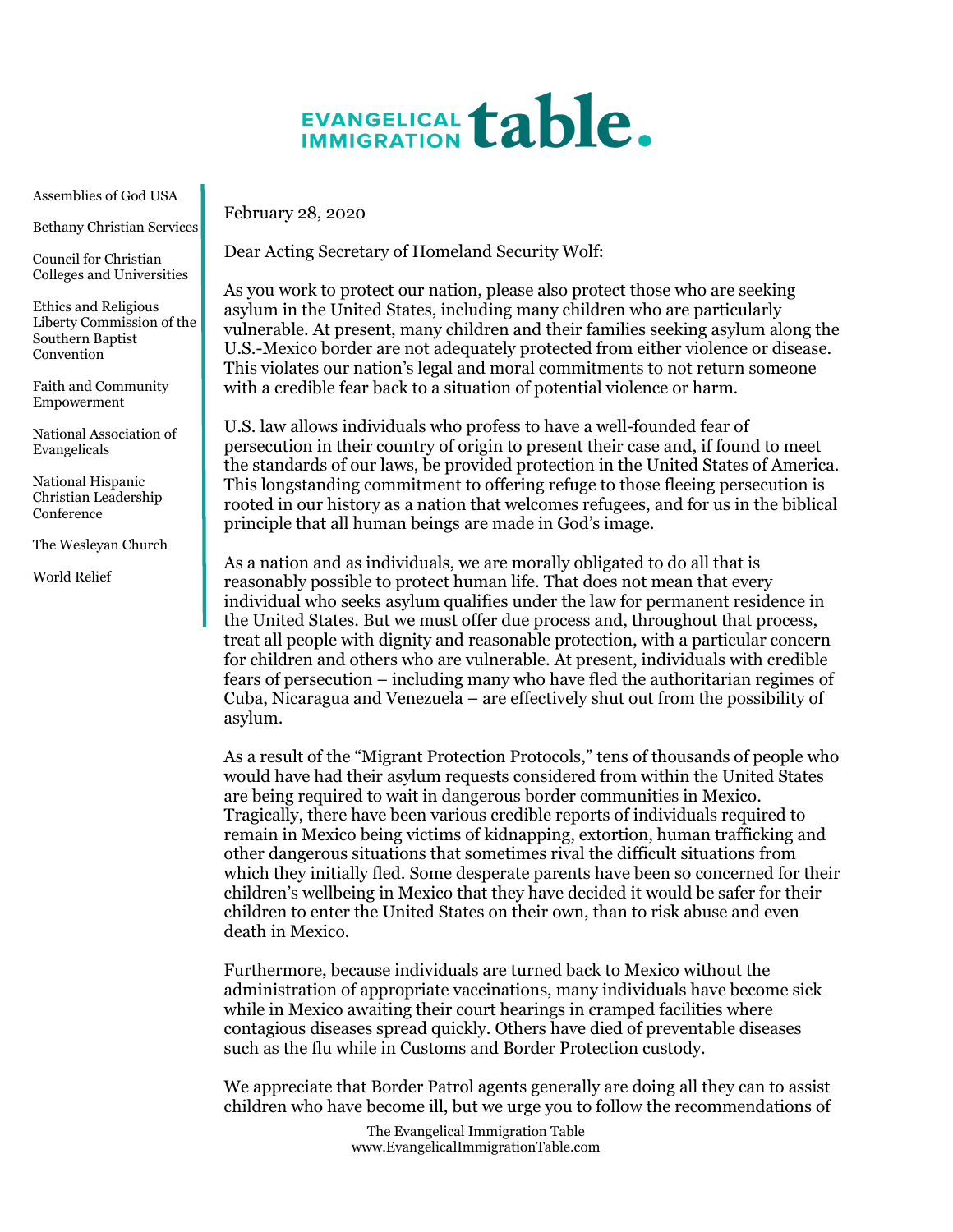

the Centers for Disease Control and Prevention and of the American Academy of Pediatrics to offer flu vaccinations and other appropriate immunizations at the earliest possible point when asylum seekers interact with Customs and Border Protection officers, to minimize the spread of diseases that, tragically, have proven fatal in some cases.

Ultimately, we hope you will reconsider the Migrant Protection Protocols, which is straining the resources of Mexican border churches and communities. It would be much safer for these families, to be cared for by their extended family members and by local churches throughout the United States while they await their court hearings. Department of Justice records demonstrate that the vast majority of asylum-seeking families released within the U.S. attend all required court hearings.

We also urge you to reconsider the third country asylum bar, which renders individuals ineligible for protection in the United States even when they can prove to the satisfaction of an Immigration Judge that they have a credible fear of persecution if returned to their home country.

U.S. laws rightly both prohibit unlawful entry to the country and offer the promise of protection to those – including vulnerable children – who are fleeing persecution. We must respect the law in both of these regards. We can secure our borders while also respecting due process for those seeking asylum and ensuring that every asylum-seeker is treated humanely and protected from violence while they await the adjudication of their requests. We can also protect public health and save lives by offering flu vaccines and other basic public health protections.

We continue to offer our prayers for wisdom and discernment for you and all those in our government facing difficult decisions on how to lead our country every day.

Sincerely, Scott Arbeiter, President, World Relief

Doug Clay, General Superintendent, Assemblies of God USA

Shirley Hoogstra, President, Council for Christian Colleges and Universities

Hyepin Im, President & CEO, Faith and Community Empowerment

Walter Kim, President, National Association of Evangelicals

Jo Anne Lyon, Global Ambassador, The Wesleyan Church

Russell Moore, President, Ethics & Religious Liberty Commission of the Southern Baptist Convention

> The Evangelical Immigration Table www.EvangelicalImmigrationTable.com